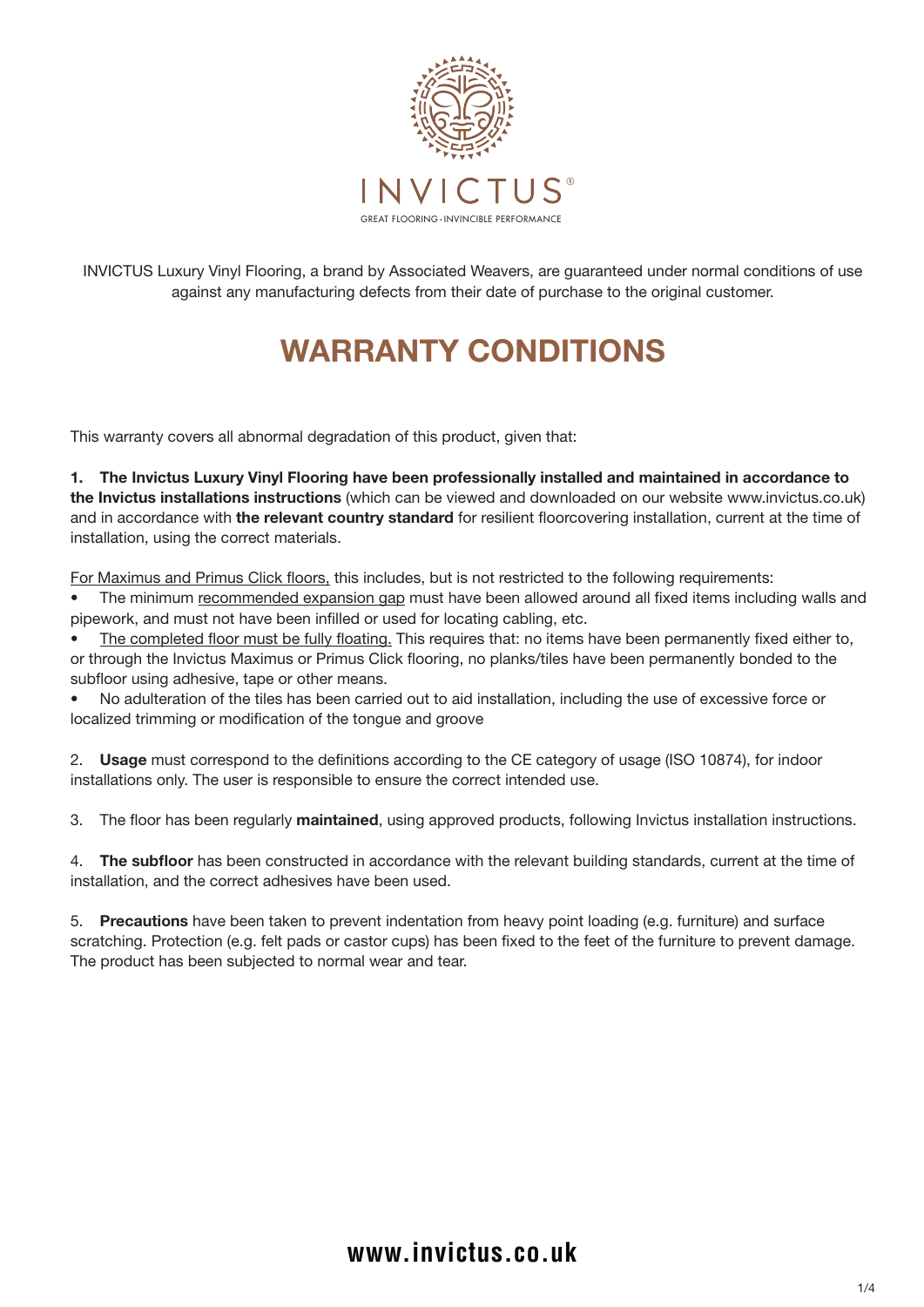

WARRANTY EXCLUSIONS:

The following exclusions shall apply:

1. Damage caused during storage or transportation that is not reported at the time of delivery.

2. Any willful or accidental damage caused by stains and spillages, objects being dropped or dragged across the floor (always protect the floor when moving furniture or objects, use felt pads on furniture legs), fire, excessive heat, indentation, floods, water leakage and any other accidents or misuse.

This includes damage from asphalt, battery acid, bleach or similar corrosives;

Damage due to abuse or improper usage, including pet related damage, such as chewing, digging, etc.

Usage must correspond to the definitions according to the CE category of usage (ISO 10874)

3. Any damage caused by incorrect or sub-standard installation / alterations or repair: including the incorrect use of non-recommended adhesives, floor preparation materials, underfloor heating. Defects caused by poor or incorrect subfloor preparation, including where the residual moisture in the subfloor exceeds that permitted by the Invictus installation instructions.

Defects caused by poor or incorrect subfloor preparation, including where the residual moisture in the subfloor exceeds that permitted by BS8203.

4. Damage due to improper care on account of the use of incorrect maintenance products, or poor maintenance; including but not limited to stains from paints, dyes, mats or other similar material as well as any reduction in surface gloss due to normal wear and tear. Damage due to the use of steam cleaners.

5. Damage or fading caused by exposure to excessive sunlight or excessive heat.

Use of the floor in any unheated or outside/external location.

6. Damage caused by localized 'hot-spots/thermal blocks' when underfloor heating has been installed. Damage caused by rugs or other items which do not allow heat to circulate freely.

7. Damage caused by rubber-backed or latex backed rugs or mats, as some types can cause permanent discolouration. Discolouration caused by rubber pads, rubber wheels, rubber rollers, etc.

8. Damage caused by indentation and abrasion: e.g. unprotected castor wheels, furniture legs, high and spiked heels. It is recommended that you use felt pads under furniture and chairs to reduce the possibility of surface scratching and marking.

9. Damage due to the click mechanism, caused as a result of poor subfloor preparation, installation or an uneven subfloor. Damage caused by exposure to extreme temperature fluctuations or excessive direct heat (e.g. non temperature controlled conservatories).

10. Minimal variations in colour or texture between samples and the actual floor covering. Samples supplied prior to the installation of the floor may differ from a different batch. Shading, coloration and texture may differ from the final material installed.

11. Floorboards need to be checked for visible defects prior to the installation, floorboards with visible defects are NOT to be installed. Complaints for such defects will not be accepted after the installation.

# **www.invictus.co.uk**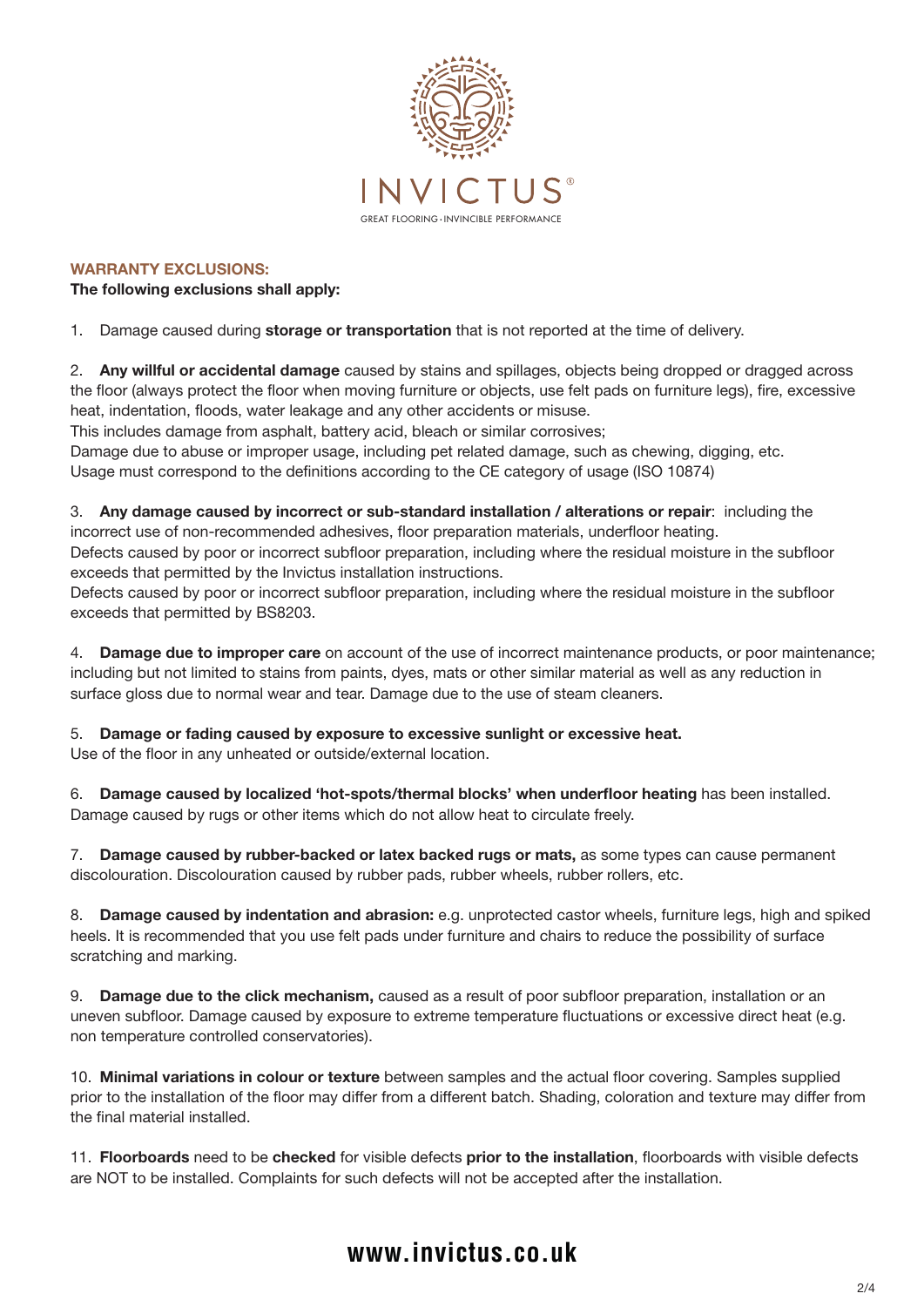

#### WARRANTY TERMS:

### Your Invictus® luxury vinyl floor comes with warranties

# [v1]

Invictus<sup>®</sup> Primus Dryback and Primus Click luxury vinyl flooring delivers a great performance. It therefore comes with a 20-year warranty for residential use. benefit from it, all you must do is register your purchase online and follow the installing and maintenance instructions.

# [v2]

Invictus® Maximus Dryback and Maximus Click luxury vinyl flooring are sure to deliver an extraordinary performance for many years to come. They therefore come with a 25-year warranty for residential use. To benefit from it, all you must do is register your purchase online and follow the installing and maintenance instructions.

### [v3]

Invictus<sup>®</sup> Maximus Dryback and Maximus Click luxury vinyl flooring are sure to deliver an extraordinary performance for many years to come. They therefore come with a 15-year warranty for commercial use such as care, hospitality, office and retail. To benefit from it, all you must do is register your purchase online and follow the installing and maintenance instructions.

### [v4]

Invictus® Primus Click benefits from a 10-year warranty for commercial use.

For terms and conditions regarding Invictus® warranties, please visit www.invictus.co.uk

Your Invictus Luxury Vinyl Flooring purchase must be registered on www.invictus.co.uk within 90 days after the purchase date, i.e. date on your original purchase receipt. Following your registration you will receive a confirmation email with your 'registration ID'. Keep this unique code at hand for future reference.